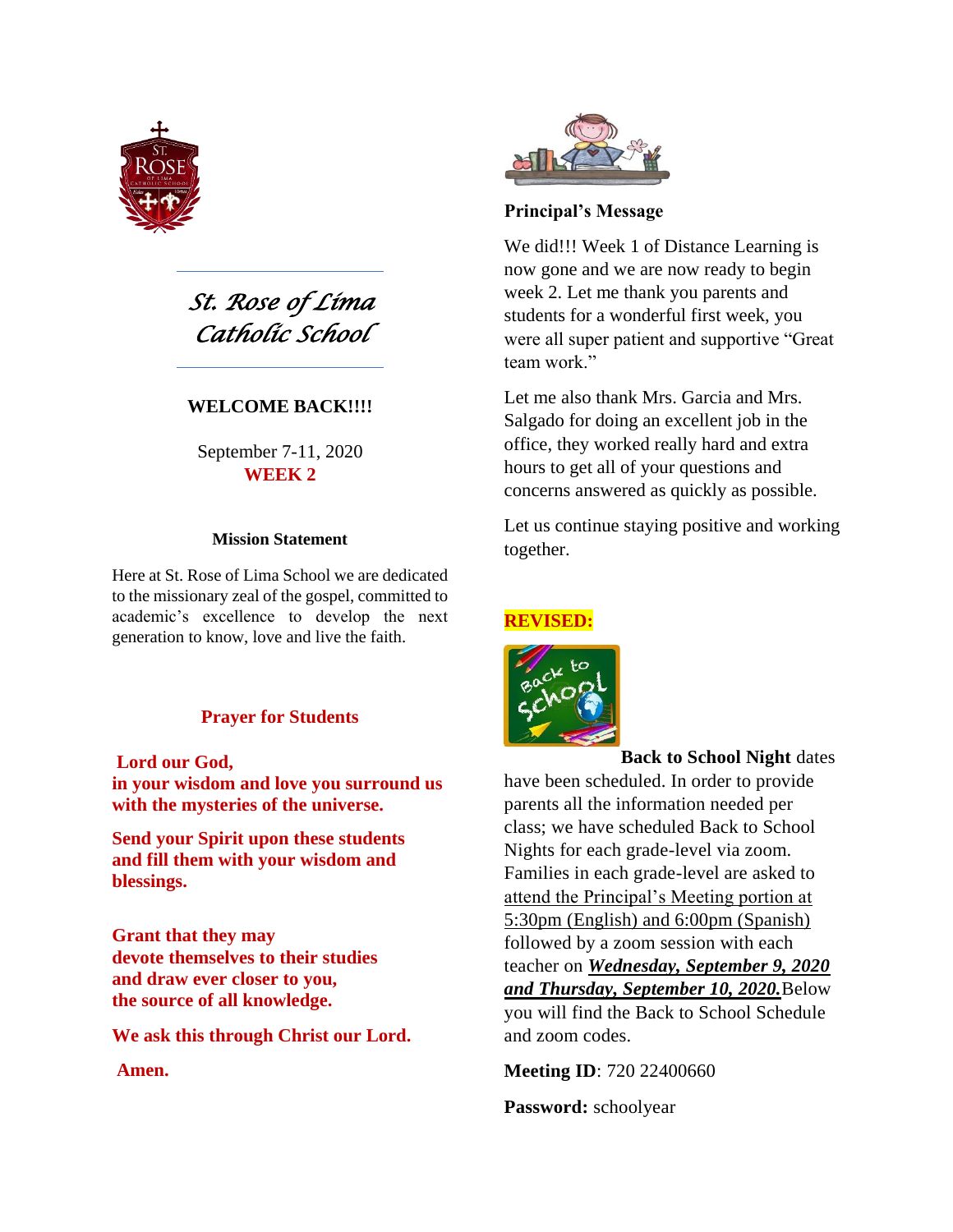## **Back to School Night Grade-Level**

## **Wednesday, September 9, 2020**

## **English Session 6-6:45pm**

TK: English Session 6-6:45pm

1st: English Session 6-6:45pm

3rd: English Session 6-6:45pm

5 th: English Session 6-6:45pm

7 th: English Session 6-6:45pm

# **Wednesday, September 9, 2020**

## **Spanish Session 6:50-7:35pm**

TK: Spanish Session 6:50-7:35pm

1<sup>st:</sup> Spanish Session: 6:50-7:35pm

3 rd: Spanish Session 6:50-7:35pm

5 th: Spanish Session 6:50-7:35pm

7 th: Spanish Session 6:50-7:35pm

# **Thursday, September 10, 2020**

# **English Session 5:30—6:15pm**

K: English Session 5:30-6:15pm

2nd: English Session 5:30-6:15pm

4 th: English Session 5:30-6:15pm

6 th: English Session 5:30-6:15pm

8 th: English Session 5:30-6:15pm

# **Thursday, September 10, 2020**

# **Spanish Session 6:20-7:00pm**

K: Spanish Session 6:20-7pm 2 nd: Spanish Session 6:20-7pm 4th: Spanish Session 6:20-7pm

6 th: Spanish Session 6:20-7pm

8<sup>th</sup>: Spanish Session 6:20-7pm

*FOR PRIVACY, ZOOM codes will be emailed to you a day before by both principal and teachers.*

*ALENNDAR*



# *Calendar of the week*

| <b>Monday</b>         | <b>NO SCHOOL: HOLIDAY</b>  |
|-----------------------|----------------------------|
| Sept. 7               |                            |
| Tuesday               | -Early dismissal at 12:30  |
| sept. 8th             | -STAR testing (see         |
|                       | teacher's schedule)        |
| Wednesday             | -Early dismissal at 12:30  |
| Sept. 9 <sup>th</sup> | -STAR testing (see         |
|                       | teacher's schedule)        |
|                       | -Back to School Night      |
|                       |                            |
| <b>Thursday</b>       | -Early dismissal at 12:30  |
| Sept.10th             | -STAR testing (see         |
|                       | teacher's schedule)        |
|                       | -Back to School Night      |
|                       |                            |
| Friday                | -Mass at 8am with Father   |
| Sept. 1th             | Dario Miranda              |
|                       | -ART class                 |
|                       | -PE with principal (see    |
|                       | schedule from teacher,     |
|                       | zoom link will be posted a |
|                       | day before)                |
|                       | -Early dismissal at 12:30  |

*We are encouraging to attend outdoor Mass in person, however if you are not able please log into Father's YouTube channel.*